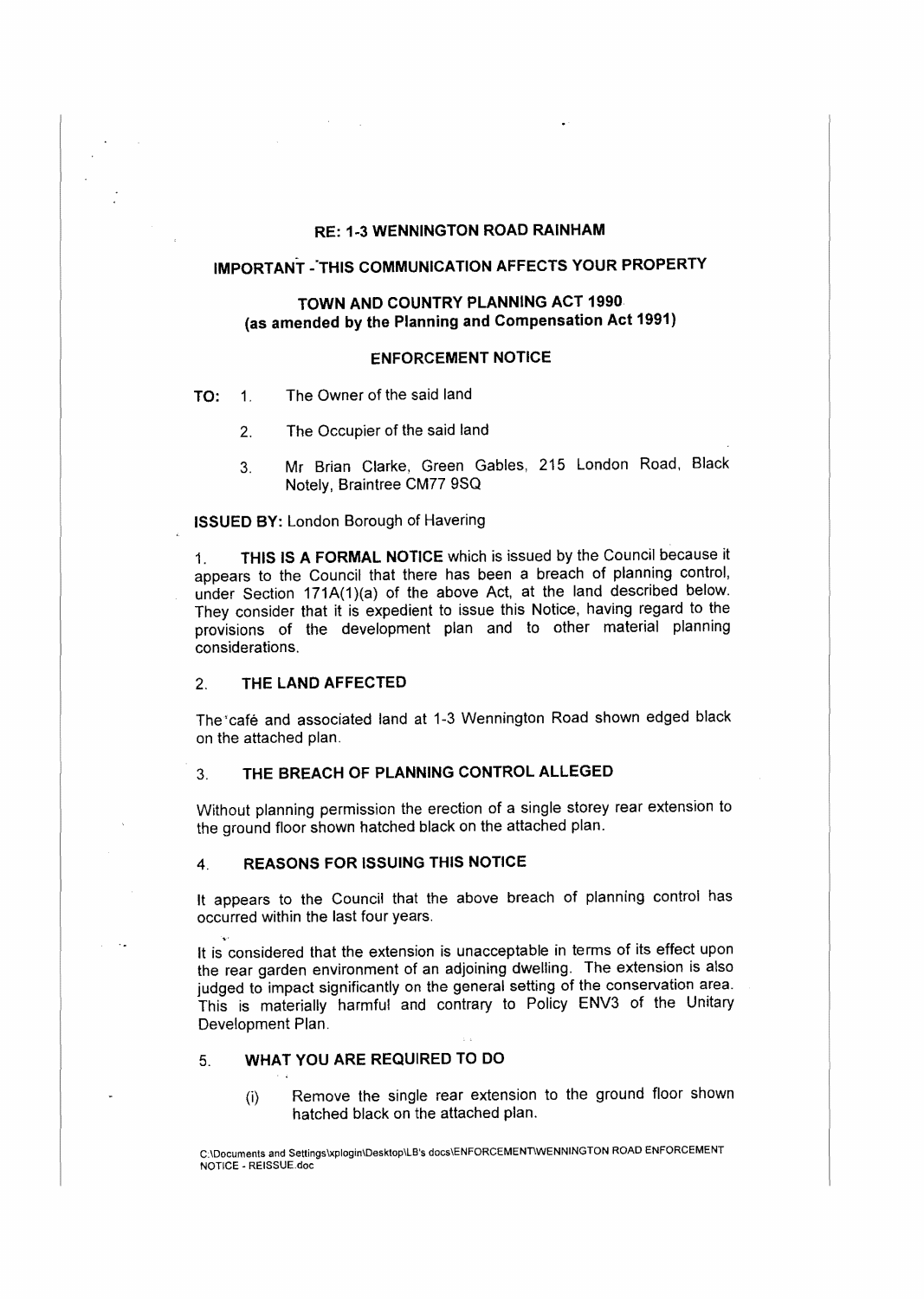Time for compliance: 3 months from the effective date of this notice.

(ii) Remove from the land all building materials, rubble and equipment arising from compliance with the first requirement above.

Time for compliance: 3 months from the effective date of this notice

## 6. **WHEN THIS NOTICE TAKES EFFECT**

This Notice takes effect on 12<sup>th</sup> November 2004, unless an appeal is made against it beforehand

Dated: 6<sup>th</sup> October 2004

Signed:

uthorised Officer.

on behalf of London Borough of Havering Town Hall Main Road Romford RM1 38D

#### **YOUR RIGHT OF APPEAL**

You can appeal against this Enforcement Notice to the Secretary of State by the 12<sup>th</sup> November 2004. Further details are given in the attached explanatory note.

#### **WHAT HAPPENS IF YOU DO NOT APPEAL**

If you do not appeal against this Enforcement Notice, it will take effect on 12<sup>th</sup> November 2004 and you must then ensure that the required steps for complying with it, for which you may be held responsible, are taken within the period specified in the Notice.

**FAILURE TO COMPLY WITH AN ENFORCEMENT NOTICE WHICH HAS** · · **TAKEN EFFECT CAN RESULT IN PROSECUTION AND/OR REMEDIAL**  ACTION BY THE COUNCIL.

#### **EXPLANATORY NOTES**

### **STATUTORY PROVISIONS**

A summary of Sections 171A, 171B and 172 to 177 of the Town and Country Planning Act 1990 (as amended) is enclosed with this Notice.

C:\Documents and Settings\xplogin\Desktop\LB's docs\ENFORCEMENT\WENNINGTON ROAD ENFORCEMENT NOTICE - REISSUE.doc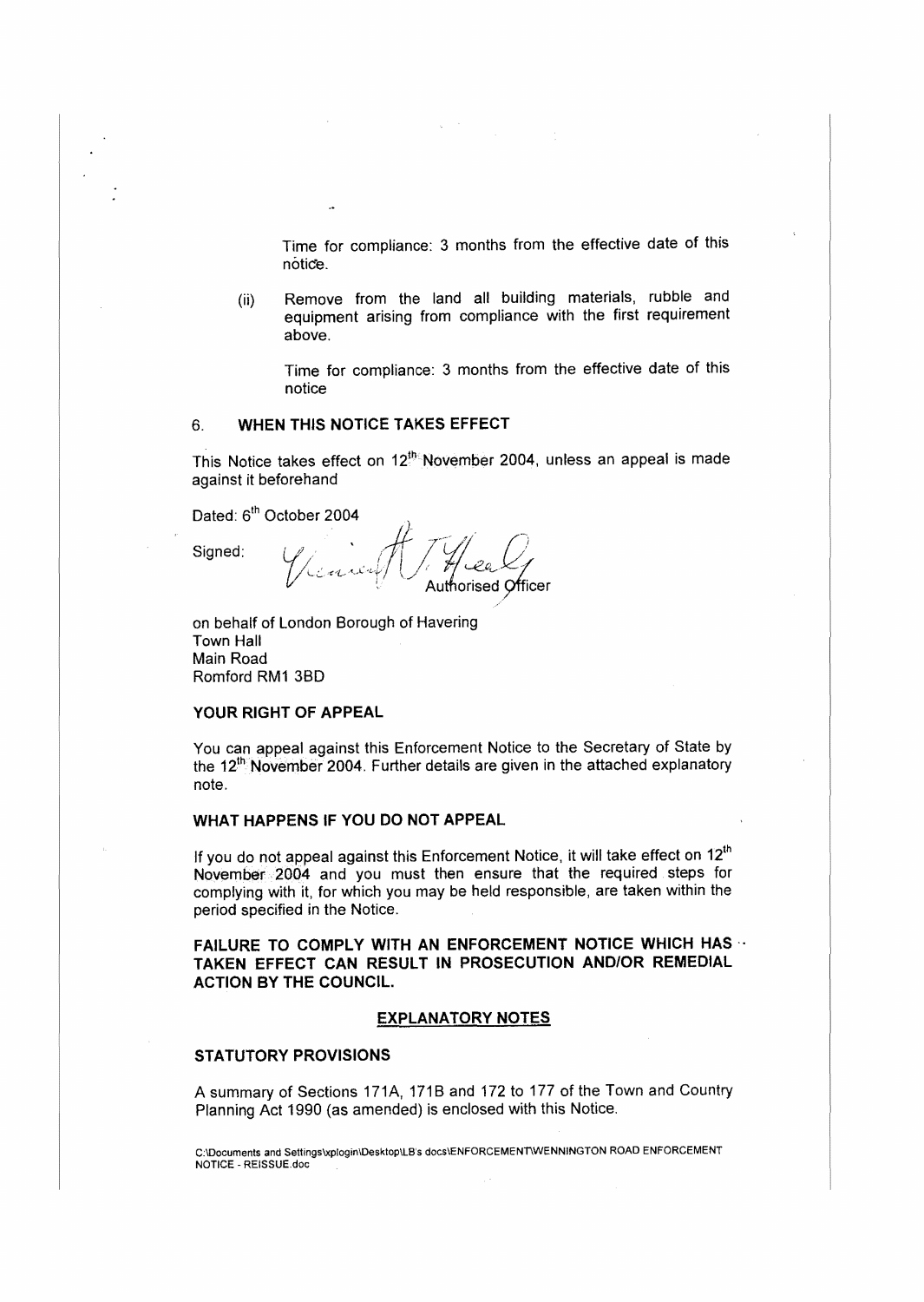### **YOUR RIGHT OF APPEAL**

You can appeal against this Notice, but any appeal must be in writing and received, or posted (with the postage paid and properly addressed) in time to be received in the ordinary course of the post, by the Secretary of State before 12<sup>th</sup> November 2004. The enclosed booklet "Enforcement Appeals - A guide to Procedure" sets out your rights. Read it carefully. If you appeal you should use the enclosed appeal forms. Two copies are for you to send to the Secretary of State if you decide to appeal. The other is for you to keep as a duplicate for your own records. You should also send the Secretary of State a copy of the Enforcement Notice.

#### **GROUNDS OF APPEAL**

The grounds of appeal are set out in Section 174 of the Town and Country Planning Act 1990 and are also set out on page 11-15 of the enclosed appeal forms.

#### **PLANNING APPLICATION FEE**

Should wish to appeal on ground (a) - that planning permission should be granted for the unauthorised use - then a fee of £110 is payable both to the Secretary of State and to the Council. If the fees are not paid then that ground of appeal will not be valid.

#### **STATEMENT ON GROUNDS OF APPEAL**

You must submit to the Secretary of State, either when giving notice of appeal or within 14 days from the date on which the Secretary of State sends him a notice so requiring him, a statement in writing specifying the grounds on which you are appealing against the enforcement notice and stating briefly the facts on which you propose to rely in support of each of those grounds.

#### **RECIPIENTS OF THE ENFORCEMENT NOTICE**

The names and addresses of all the persons on whom the Enforcement Notice has been served are:

- **TO:** 1. The Owner of the said land
	- 2. The Occupier of the said land
	- 3. Mr Brian Clarke, Green Gables, 215 London Road, Black Notely, Braintree CM77 9SQ

C:\Documents and Settingslxplogin\Desktop\LB's docs1ENFORCEMEN1'WENNINGTON ROAD ENFORCEMENT NOTICE • REISSUE.doc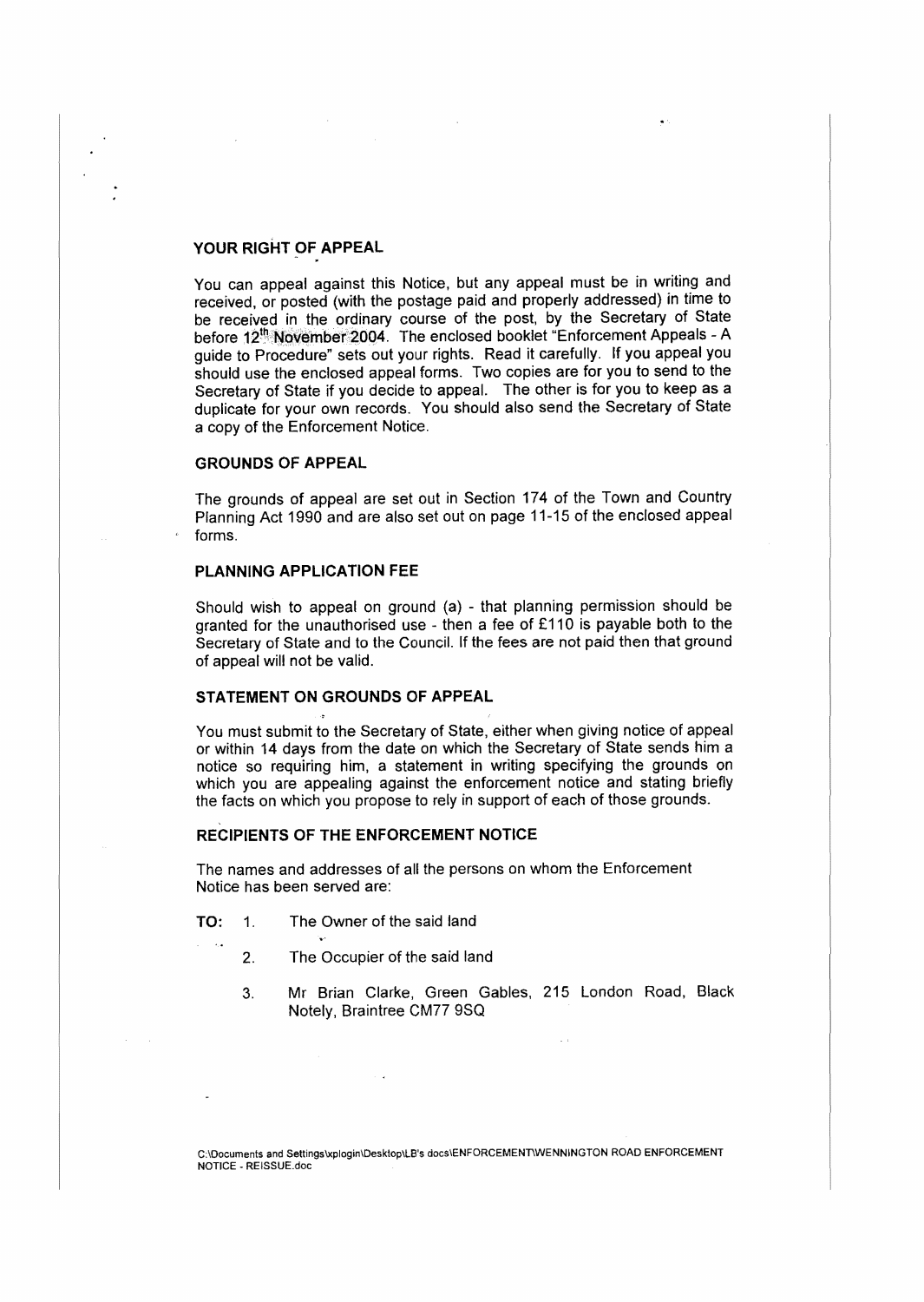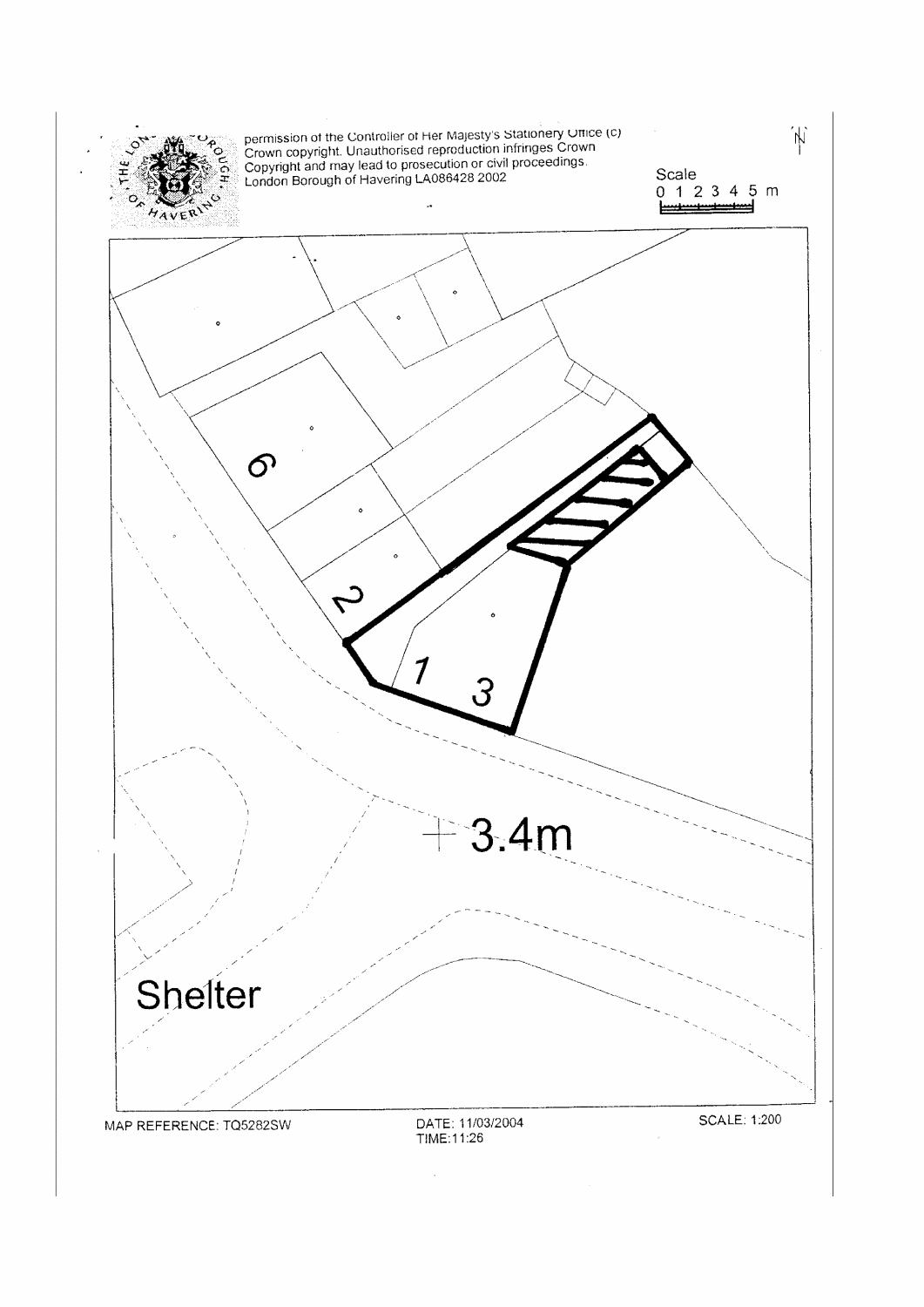#### RE: 1-3 WENNINGTON ROAD RAINHAM

#### IMPORTANT - THIS COMMUNICATION AFFECTS YOUR PROPERTY

## TOWN AND COUNTRY PLANNING ACT 1990 (as amended by the Planning and Compensation Act 1991)

## **ENFORCEMENT NOTICE**

- **TO:** 1. The Owner of the said land /
	- 2. The Occupier of the said land
	- 3. Mr Brian Clarke, Green Gables, 215 London Road, Black Notely, Braintree CM77 9SO

#### **ISSUED BY:** London Borough of Havering

1. **THIS IS A FORMAL NOTICE** which is issued by the Council because it appears to the Council that there has been a breach of planning control, under Section 171A(1)(a) of the above Act, at the land described below. They consider that it is expedient to issue this Notice, having regard to the provisions of the development plan and to other material planning considerations.

#### 2. **THE LAND AFFECTED**

The cafe and associated land at 1-3 Wennington Road shown edged black on the attached plan.

## 3. **THE BREACH OF PLANNING CONTROL ALLEGED**

Without planning permission the erection of a single storey rear extension to the ground floor shown cross hatched black on the attached plan.

#### 4. **REASONS FOR ISSUING THIS NOTICE**

It appears to the Council that the above breach of planning control has occurred within the last four years.

It is considered that the extension is unacceptable in terms of its effect upon the rear garden environment of an adjoining dwelling. The extension is also judged to impact significantly on the general setting of the conservation area. This is materially harmful and contrary to Policy ENV3 of the Unitary Development Plan.

#### 5. **WHAT YOU ARE REQUIRED TO DO**

(i) Remove the single rear extension to the ground floor shown cross hatched black on the attached plan.

S:\BSSGLADM\WORD\ANGELA\Authors\Lindsay Payaneeandee\Misc\Enf Nice Wennington Rd.doc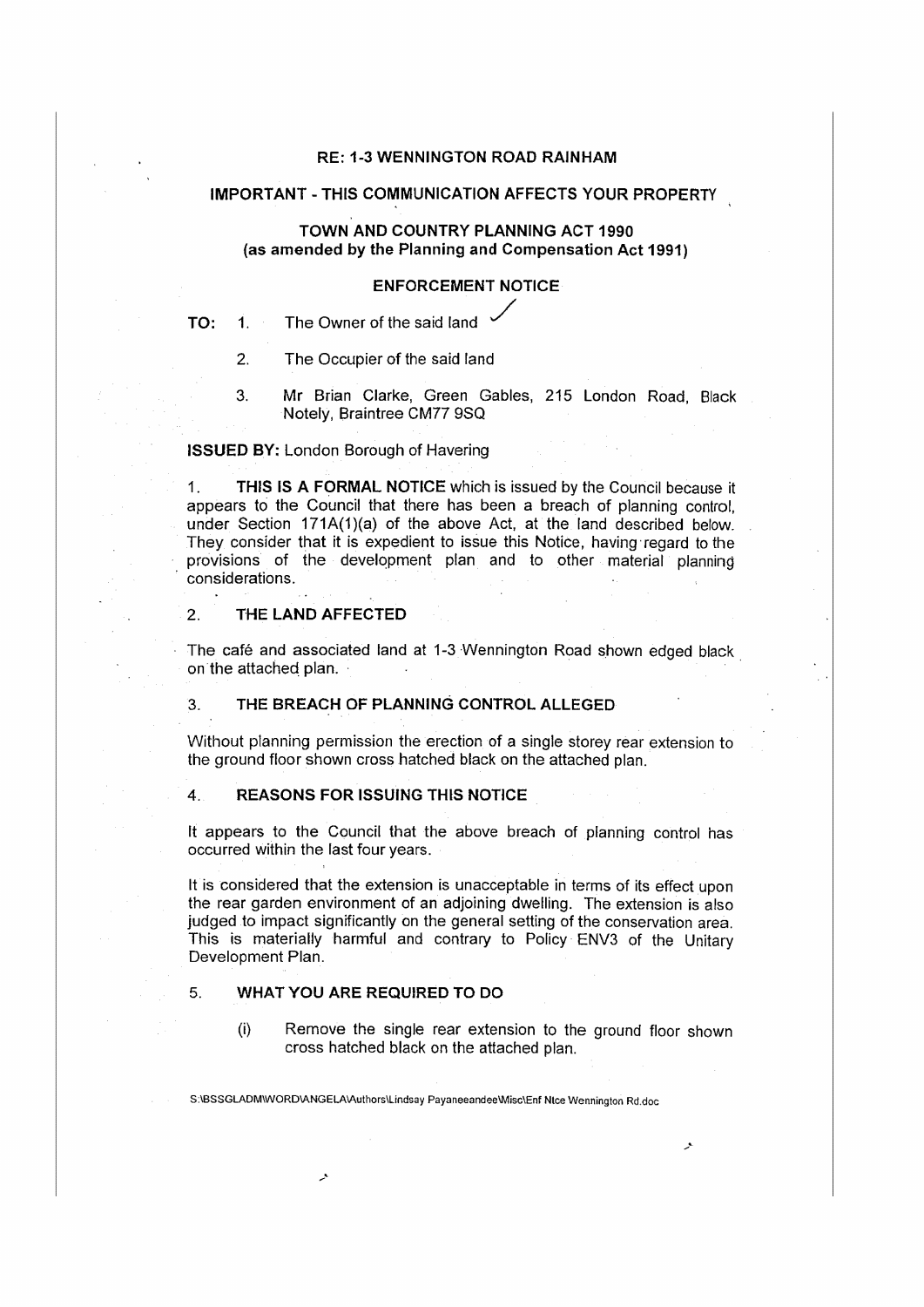Time for compliance: 3 months from the effective date of this notice.

(ii) Remove from the land all building materials, rubble and equipment arising from compliance with the first requirement above.

Time for compliance: 3 months from the effective date of this notice

## 6. **WHEN THIS NOTICE TAKES EFFECT**

This Notice takes effect on  $14<sup>th</sup>$  June 2004, unless an appeal is made against it beforehand

Dated:  $7<sup>th</sup>$  May 2004

Signed:

\  $\bigcup$ Authorised Officer

on behalf of London Borough of Havering Town Hall Main Road Romford RM1 3BD

#### **YOUR RIGHT OF APPEAL**

You can appeal against this Enforcement Notice to the Secretary of State by the 14<sup>th</sup> June 2004. Further details are given in the attached explanatory note.

## **WHAT HAPPENS IF YOU DO NOT APPEAL**

If you do not appeal against this Enforcement Notice, it will take effect on  $14\%$  $J$ une  $2004$  and you must then ensure that the required steps for complying with it, for which you may be held responsible, are taken within the period specified in the Notice.

**FAILURE TO COMPLY WITH AN ENFORCEMENT NOTICE WHICH HAS TAKEN EFFECT CAN RESULT IN PROSECUTION AND/OR REMEDlAL ACTION BY THE COUNCIL.** 

#### **EXPLANATORY NOTES**

#### **STATUTORY PROVISIONS**

A summary of Sections 171A, 171B and 172 to 177 of the Town and Country Planning Act 1990 (as amended) is enclosed with this Notice.

S:iBSSGLADM\WORO\ANGELA\Authors\lindsay Payaneeandee\Nlisc\Enf Nice Wennlngton Rd.doc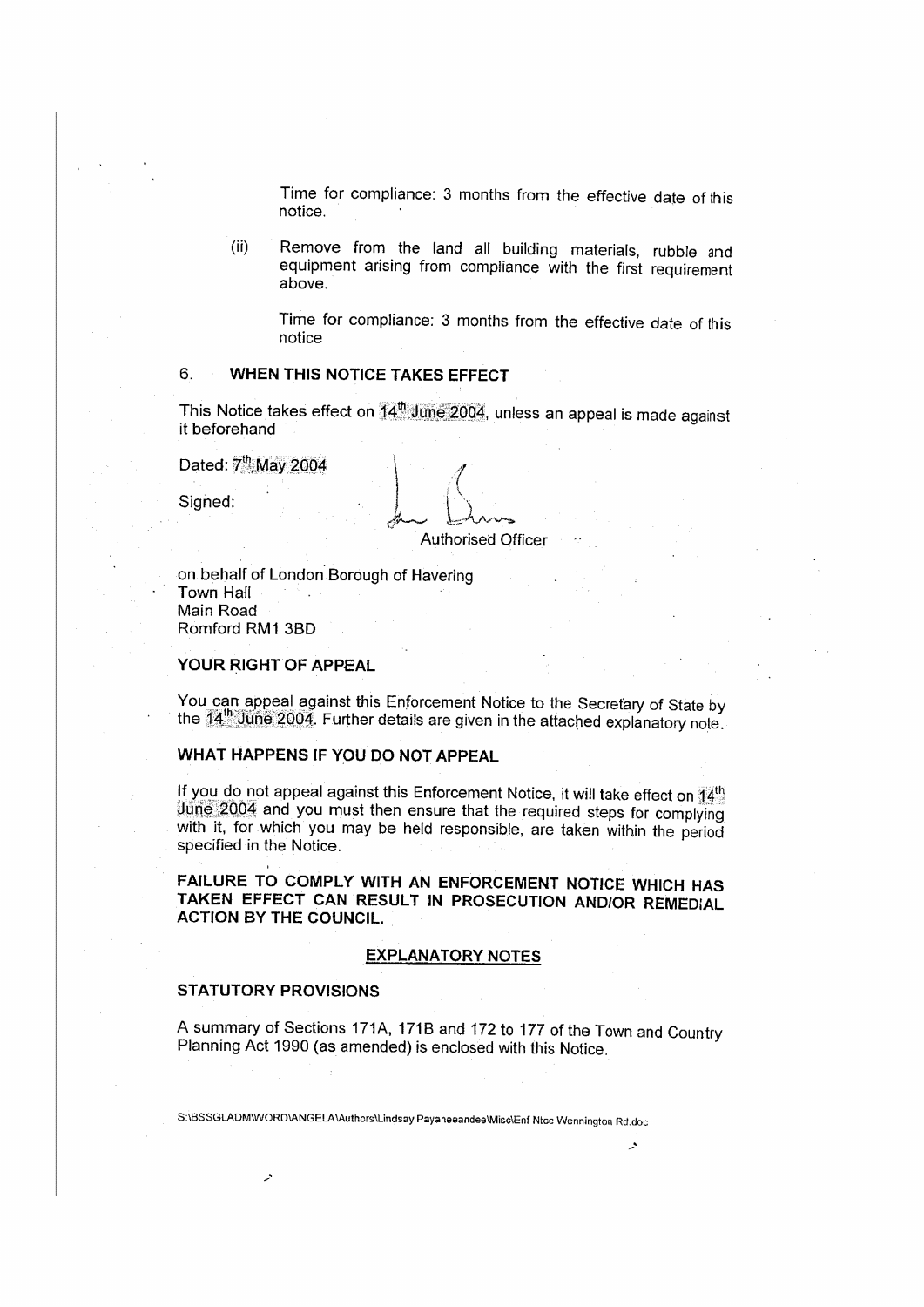#### **YOUR RIGHT OF APPEAL**

You can appeal against this Notice, but any appeal must be in writing and received, or posted (with the postage paid and properly addressed} in time to be received in. the ordinary course of the post, by the Secretary of State before 14<sup>th</sup> June 2004. The enclosed booklet "Enforcement Appeals - A guide to Procedure" sets out your rights. Read it carefully. If you appeal you should use the enclosed appeal forms. Two copies are for you to send to the Secretary of State if you decide to appeal. The other is for you to keep as a duplicate for your own records. You should also send the Secretary of State a copy of the Enforcement Notice.

#### **GROUNDS OF APPEAL**

The grounds of appeal are set out in Section 174 of the Town and Country Planning Act 1990 and are also set out on page 2-5 the enclosed appeal forms.

## **PLANNING APPLICATION** FEE

Should wish to appeal on ground (a) - that planning permission should be granted for the unauthorised use - then a fee of  $£110$  is payable both to the Secretary of State and to the Council. If the fees are not paid then that ground of appeal will not be valid.

#### **STATEMENT ON GROUNDS OF APPEAL**

You must submit to the Secretary of State, either when giving notice of appeal or within 14 days from the date on which the Secretary of State sends him a notice so requiring him, a statement in writing specifying the grounds on which you are appealing against the enforcement notice and stating briefly the facts on which you propose to rely in support of each of those grounds.

#### **RECIPIENTS OF THE ENFORCEMENT NOTICE**

The names and addresses of all the persons on whom the Enforcement Notice has been served are:

**TO: 1.** The Owner of the said land

- 2. The Occupier of the said land
- $3.$ Mr Brian Clarke, Green Gables, 215 London Road, Black Notely, Braintree CM77 9SQ

Thursday 13th May  $110$  Thrs 2 May 2007)<br>- Zoad Rainham<br>10 Michael Briggs  $(a$ this no ho.  $k$ apt  $750$  $\infty$ nee. S:\BSSGLADM\WORD\ANGELA\Authors\Lindsay Payaneeandee\Misc\Enf Nice Wennington Rd.doc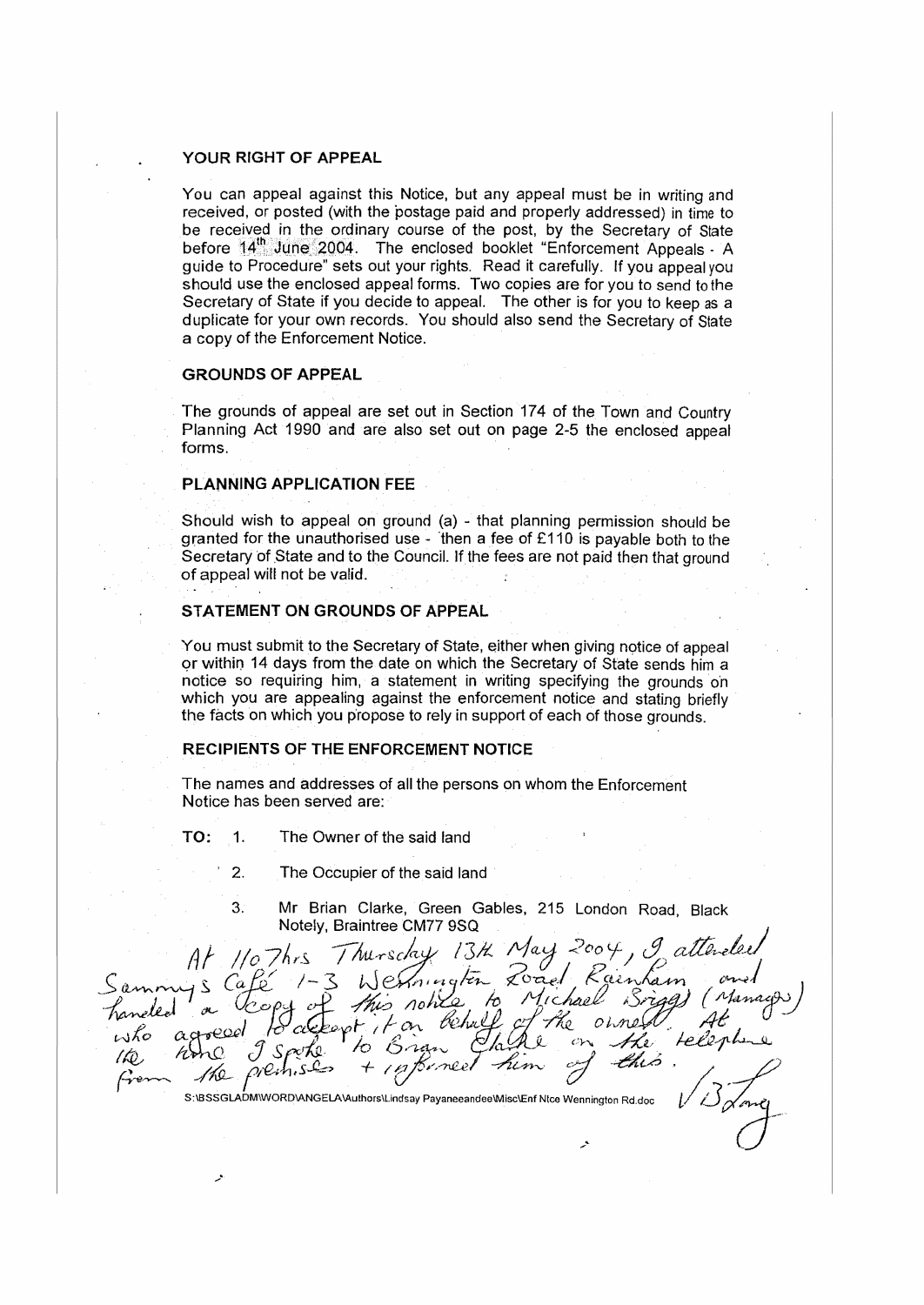

 $\mathcal{L}$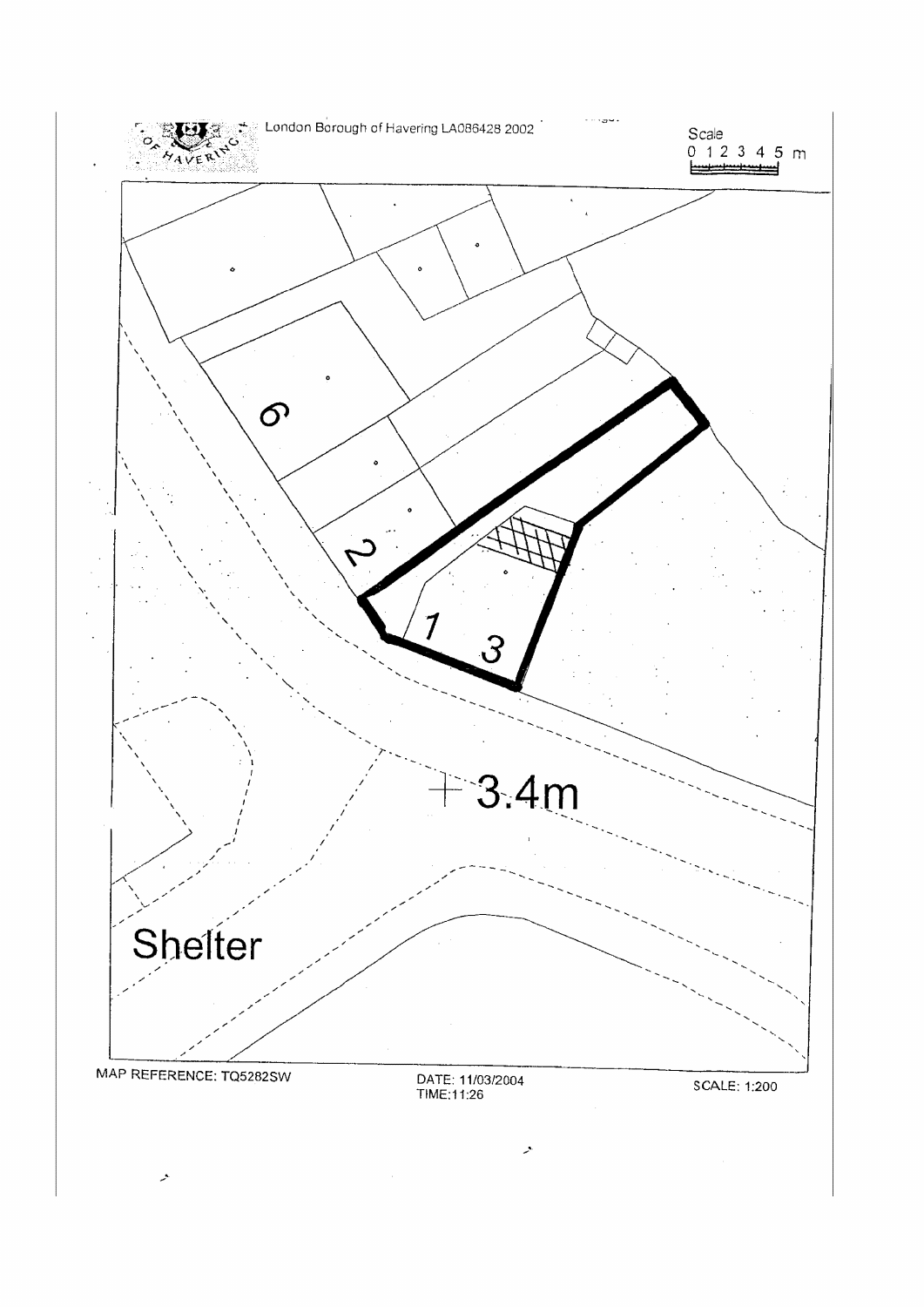## **RE: 1-3 WENNINGTON ROAD RAINHAM**

# **IMPORTANT - THIS COMMUNICATION AFFECTS YOUR PROPERTY**

## **TOWN AND COUNTRY PLANNING ACT 1990 {as amended by the Planning and Compensation Act 1991)**

## **ENFORCEMENT NOTICE**

**TO:** 1. The Owner of the said land

- 2. The Occupier of the said land
- 3. Mr Brian Clarke, Green Gables, 215 London Road, Black Notely, Braintree CM77 9SQ

## **ISSUED BY:** London Borough of Havering

THIS IS A FORMAL NOTICE which is issued by the Council because it appears to the Council that there has been a breach of planning control, under Section 171A(1)(a) of the above Act, at the land described below. They consider that it is expedient to issue this Notice, having regard ·to the provisions of the development plan and to other material planning considerations.

## 2. **THE LAND AFFECTED**

The café and associated land at 1-3 Wennington Road shown edged black on the attached plan.

# 3. . **THE BREACH OF PLANNING CONTROL ALLEGED**

Without planning permission the erection of a single storey rear extension to the ground floor shown cross hatched black on the attached plan.

## **4. REASONS FOR ISSUING THIS NOTICE**

It appears to the Council that the above breach of planning control has occurred within the last four years.

It is considered that the extension is unacceptable in terms of its effect upon the rear garden environment of an adjoining dwelling. The extension is also judged to impact significantly on the general setting of the conservation area. This is materially harmful and contrary to Policy ENV3 of the Unitary Development Plan.

## 5. **WHAT YOU ARE REQUIRED TO DO**

(i) Remove the single rear extension to the ground floor shown cross hatched black on the attached plan.

S:\BSSGLADM\WORO\ANGELA\Authors\Lindsay Payaneeandee\Misc\Enf Nice Wennington Rd.doc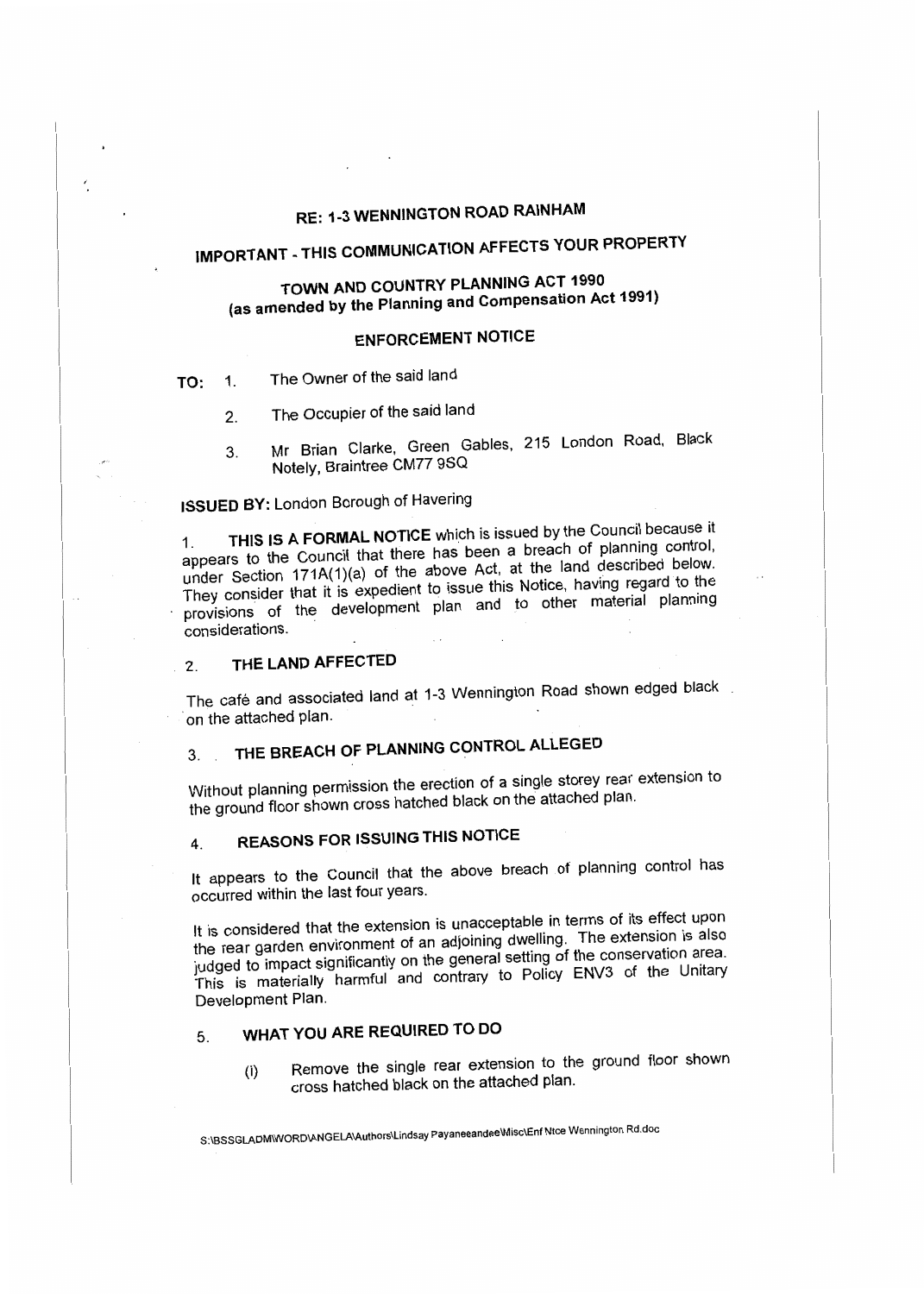Time for compliance: 3 months from the effective date of this notice.

(ii) Remove from the land all building materials, rubble and equipment arising from compliance with the first requirement above.

Time for compliance: 3 months from the effective date of this notice

#### 6. **WHEN THIS NOTICE TAKES EFFECT**

This Notice takes effect on  $14<sup>th</sup>$  June 2004, unless an appeal is made against it beforehand

> *.4*   $\left(\right)$

Dated: 7<sup>th</sup> May 2004

Signed:

Authorised Officer

on behalf of London Borough of Havering Town Hall Main Road Romford RM1 38D

#### **YOUR RIGHT OF APPEAL**

You can appeal against this Enforcement Notice to the Secretary of State by the  $14\frac{th}{2}$  June 2004. Further details are given in the attached explanatory note.

**WHAT HAPPENS** IF **YOU DO NOT APPEAL** 

If you do not appeal against this Enforcement Notice, it will take effect on  $74%$ June 2004 and you must then ensure that the required steps for complying with it, for which you may be held responsible, are taken within the period specified in the Notice.

**FAILURE TO COMPLY WITH AN ENFORCEMENT NOTICE WHICH HAS TAKEN EFFECT CAN RESULT IN PROSECUTION AND/OR REMEDIAL ACTION BY** THE **COUNCIL.** 

#### **EXPLANATORY NOTES**

#### **STATUTORY PROVISIONS**

A summary of Sections 171A, 171B and 172 to 177 of the Town and Country Planning Act 1990 (as amended) is enclosed with this Notice.

S:\BSSGLADM\WORD\ANGELA\Authors\Lindsay Payaneeandee\Misc\Enf Ntce Wennington Rd.doc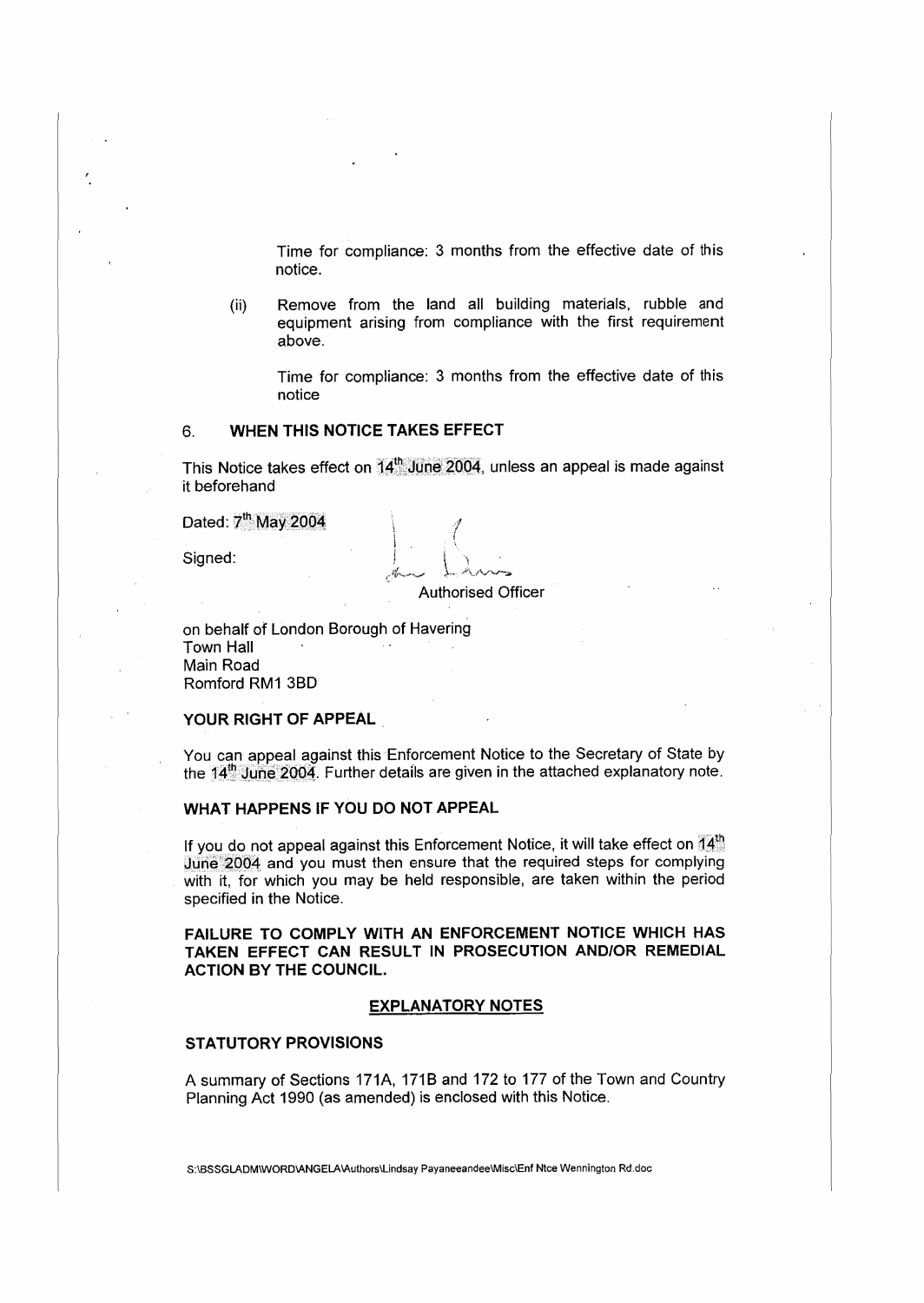## **YOUR RIGHT OF APPEAL**

You can appeal against this Notice, but any appeal must be in writing and received, or posted (with the postage paid and properly addressed) in time to be received in the ordinary course of the post, by the Secretary of State before  $14^{\text{th}}$  June 2004. The enclosed booklet "Enforcement Appeals - A guide to Procedure" sets out your rights. Read it carefully. If you appeal you should use the enclosed appeal forms. Two copies are for you to send to the Secretary of State if you decide to appeal. The other is for you to keep as a duplicate for your own records. You should also send the Secretary of State a copy of the Enforcement Notice.

## **GROUNDS OF APPEAL**

The grounds of appeal are set out in Section 174 of the Town and Country Planning Act 1990 and are also set out on page 2-5 the enclosed appeal forms.

#### **PLANNING APPLICATION** FEE

Should wish to appeal on ground (a) - that planning permission should be granted for the unauthorised use - then a fee of £110 is payable both to the Secretary of State and to the Council. If the fees are not paid then that ground of appeal will not be valid.

#### **STATEMENT ON GROUNDS OF APPEAL**

You must submit to the Secretary of State, either when giving notice of appeal or within 14 days from the date on which the Secretary of State sends him a notice so requiring him, a statement in writing specifying the grounds on which you are appealing against the enforcement notice and stating briefly the facts·on which you propose to rely in support of each of those grounds.

#### **RECIPIENTS OF THE ENFORCEMENT NOTICE**

The names and addresses of all the persons on whom the Enforcement Notice has been served are:

- **TO:** 1. The Owner of the said land
	- 2. The Occupier of the said land
	- **3. Mr Brian Clarke, Green Gables, 215 London Road,** Black **Notely, Braintree CM77 9SQ**